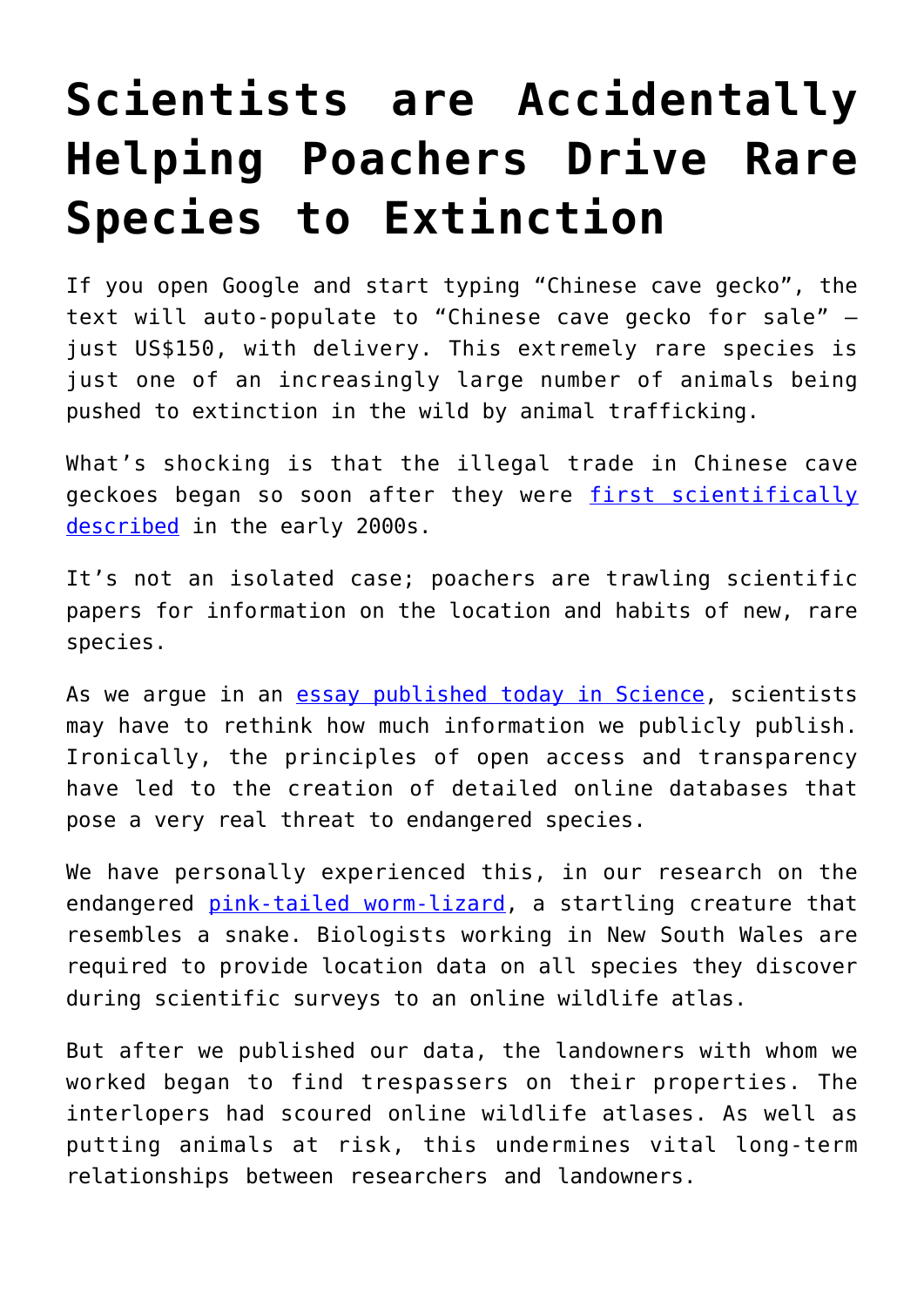The illegal trade in wildlife has [exploded online](http://onlinelibrary.wiley.com/doi/10.1111/cobi.12707/abstract). Several [recently described species](http://www.sciencedirect.com/science/article/pii/S0006320716301987) have been devastated by poaching almost immediately after appearing in the scientific literature. Particularly at risk are animals with small geographic ranges and specialised habitats, which can be most easily pinpointed.

Poaching isn't the only problem that is exacerbated by unrestricted access to information on rare and endangered species. Overzealous wildlife enthusiasts are increasingly scanning [scientific papers, government and NGO reports, and](http://science.sciencemag.org/content/356/6340/800) [wildlife atlases](http://science.sciencemag.org/content/356/6340/800) to track down unusual species to photograph or handle.

This can seriously disturb the animals, destroy [specialised](http://onlinelibrary.wiley.com/doi/10.1111/j.1469-1795.2010.00356.x/abstract) [microhabitats,](http://onlinelibrary.wiley.com/doi/10.1111/j.1469-1795.2010.00356.x/abstract) and spread disease. A striking example is the recent outbreak in Europe of a [amphibian chytrid fungus](http://science.sciencemag.org/content/346/6209/630), which essentially "eats" the skin of salamanders.

This pathogen was introduced from Asia through wildlife trade, and has already driven some fire salamander populations to extinction.

## **Rethinking Unrestricted Access**

In an era when poachers can arm themselves with the latest scientific data, we must urgently rethink whether it is appropriate to put detailed location and habitat information into the public domain.

We argue that before publishing, scientists must ask themselves: will this information aid or harm conservation efforts? Is this species particularly vulnerable to disruption? Is it slow-growing and long-lived? Is it likely to be poached?

Fortunately, this calculus will only be relevant in a few cases. Researchers might feel an intellectual passion for the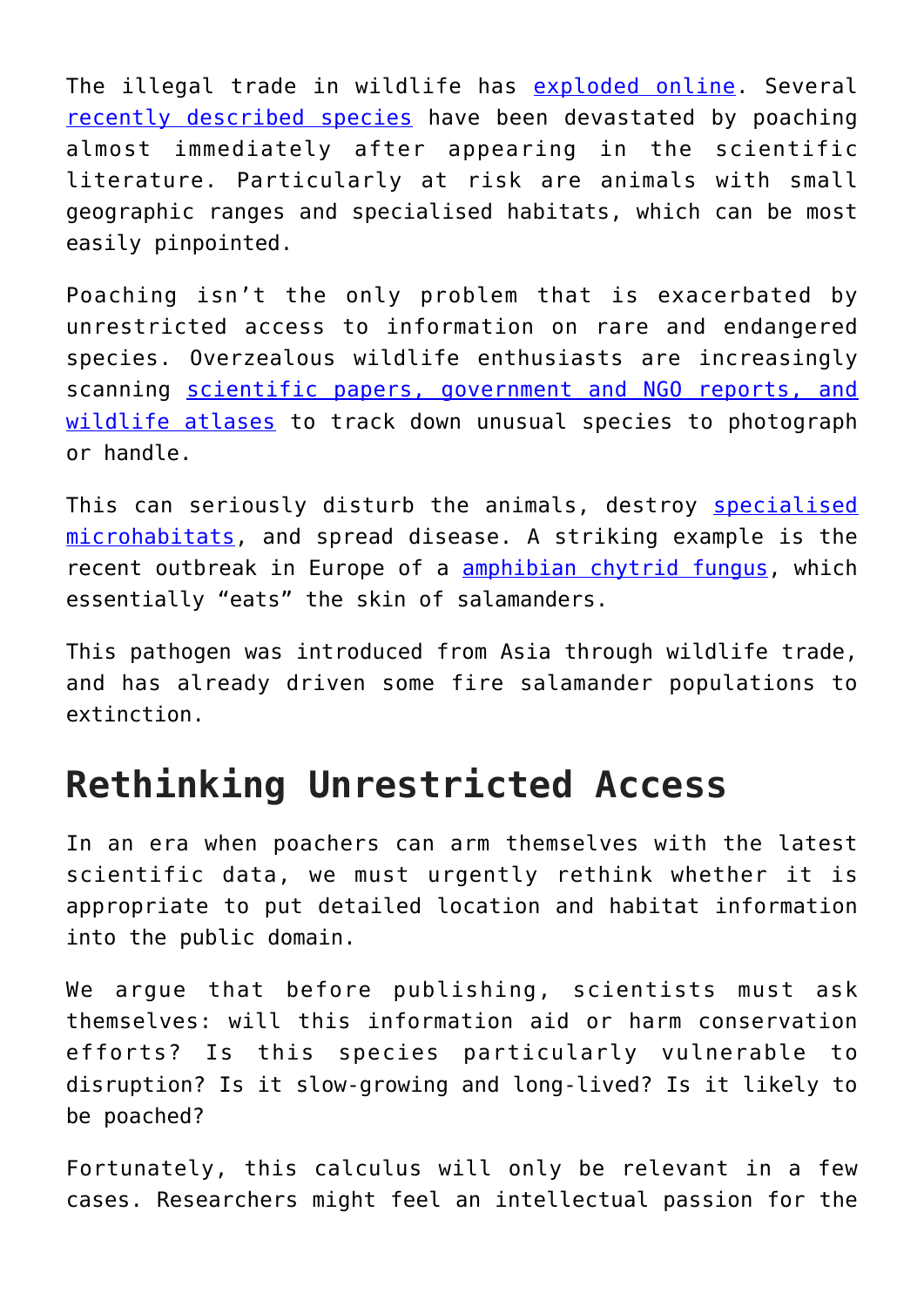least lovable subjects, but when it comes to poaching, it is generally only charismatic and attractive animals that have broad commercial appeal.

But in high-risk cases, where economically valuable species lack adequate protection, scientists need to consider [censoring themselves](http://www.sciencedirect.com/science/article/pii/S0006320714001293) to avoid unintentionally contributing to species declines.

Restricting information on rare and endangered species has trade-offs, and might inhibit some conservation efforts. Yet, much useful information can still be openly published without including specific details that could help the nefarious (or misguided) to find a vulnerable species.

There are signs people are beginning to recognise this problem and adapt to it. For example, new species descriptions are now being published [without location data](https://www.biotaxa.org/Zootaxa/article/view/zootaxa.3980.1.4) or habitat descriptions.

Biologists can take a lesson from other fields such as palaeontology, where important fossil sites are [often kept](https://theconversation.com/its-time-to-stop-the-fossil-trade-in-its-tracks-and-heres-how-26330) [secret](https://theconversation.com/its-time-to-stop-the-fossil-trade-in-its-tracks-and-heres-how-26330) to avoid illegal collection. Similar practices are also [common in archaeology](https://link.springer.com/article/10.1007/s11759-008-9073-9).

Restricting the open publication of scientifically and socially important information brings its own challenges, and we don't have all the answers. For example, the dilemma of organising secure databases to collate data on a global scale remains unresolved.

For the most part, the move towards making research freely available is positive; encouraging collaboration and driving new discoveries. But legal or academic requirements to publish location data may be dangerously out of step with real-life risks.

 $\boxed{\times}$  Biologists have a centuries-old tradition of publishing information on rare and endangered species. For much of this history it was an innocuous practice, but as the world